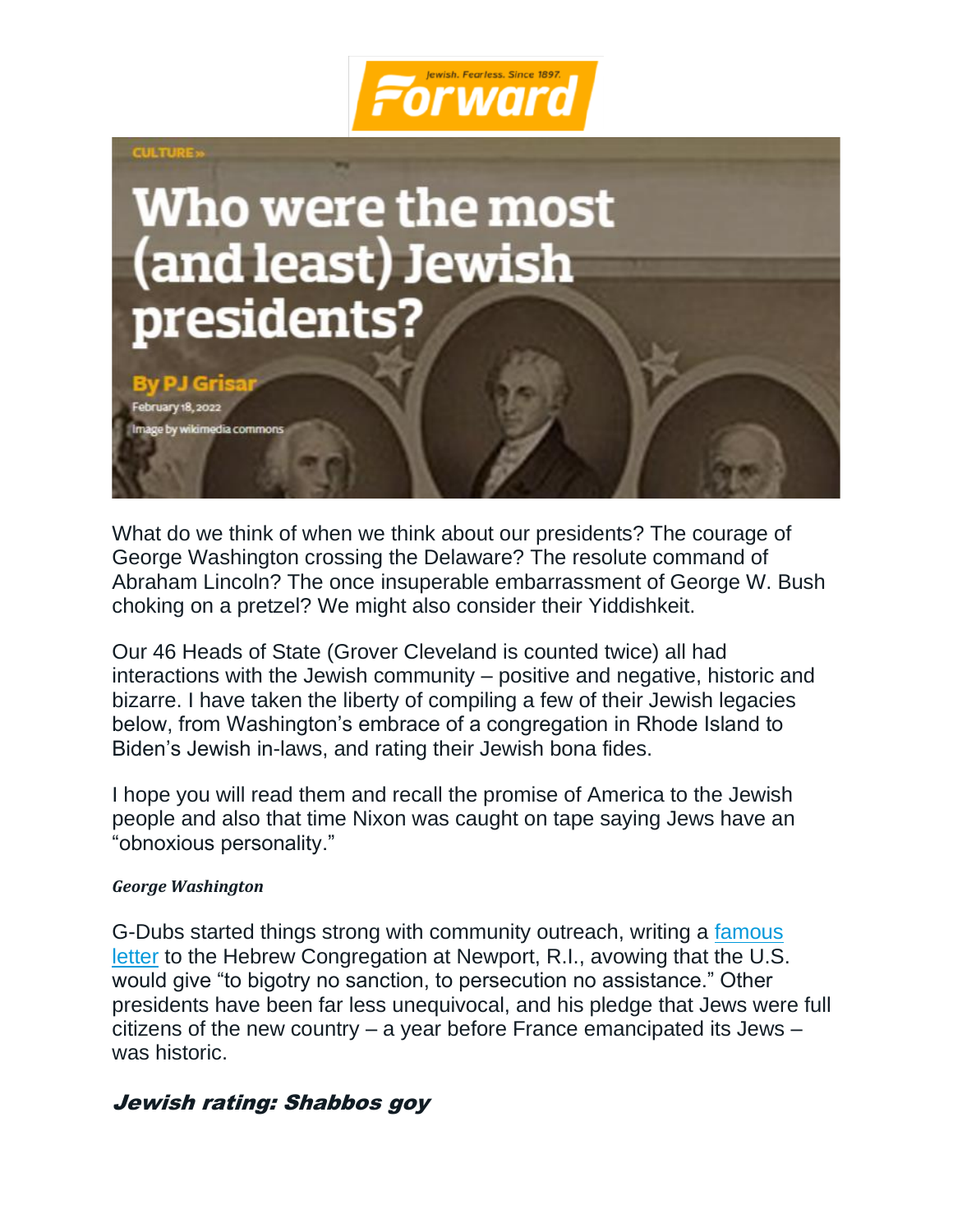### **John Adams**



By Wikimedia Commons

John Adams was played by Paul Giamatti, who might as well be Jewish.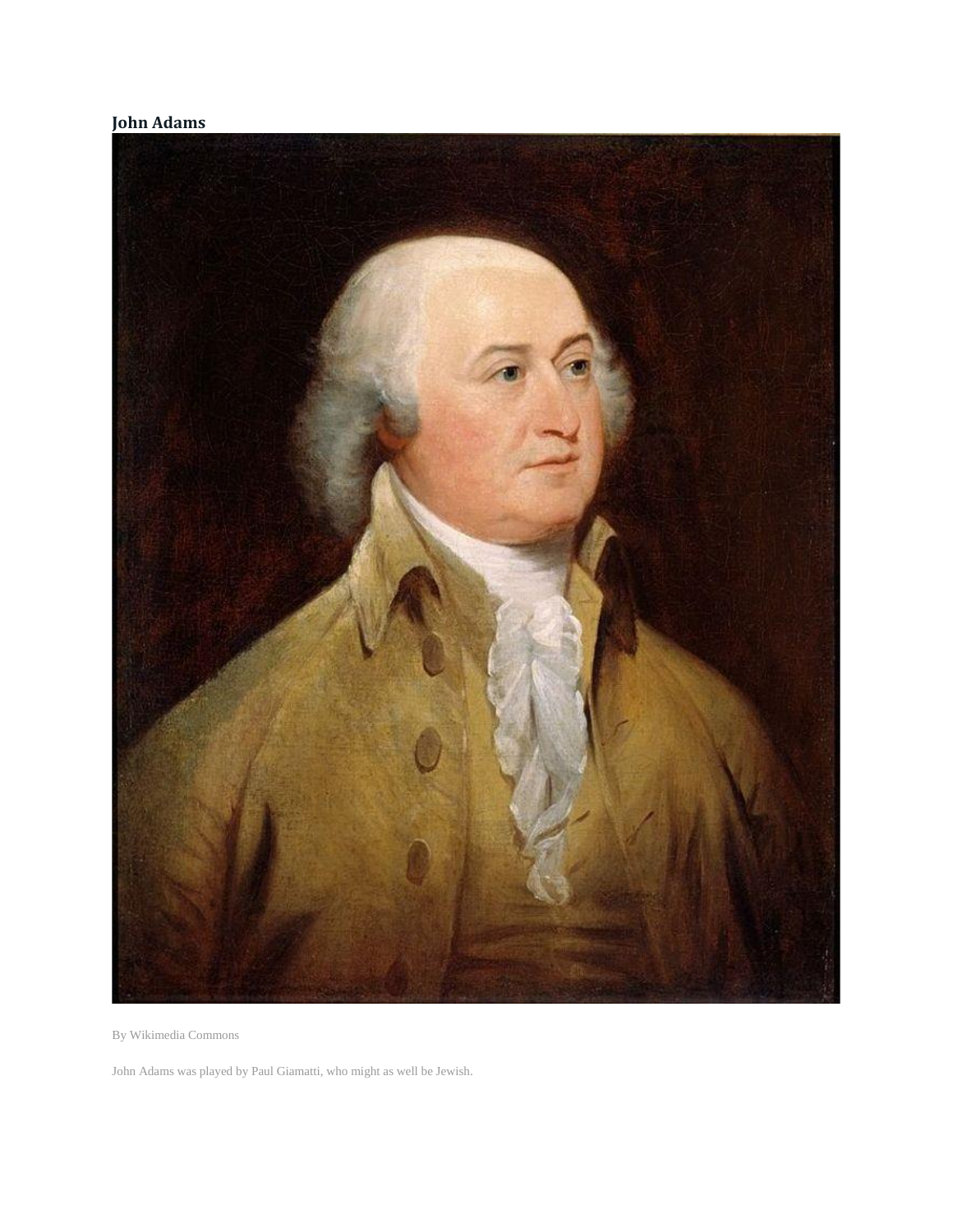Adams, fluent in Hebrew, was a philosemite, once railing against Voltaire's [portrayals](https://www.myjewishlearning.com/article/john-adams-and-the-jews/) of Jews and insisting that Jews "are the most glorious nation that ever inhabited this Earth. The Romans and their Empire were but a Bauble in comparison of the Jews." Adams also corresponded with the writer and diplomat Mordecai Manuel Noah . It's in a letter to Noah that Adams became the first American president to support a Jewish state. "I really wish the Jews again in Judea an independent nation," Adams wrote to Noah in an 1819 letter. Which is cool until you realize the next sentence hoped that, once Jews had the autonomy that came with a country, they "would soon wear away some of the asperities and peculiarities of their character & possibly in time become liberal Unitarian Christians."

## Jewish rating: Comes to the bris but toasts his bagel

### *Thomas Jefferson*

Jefferson was also pen pals with Noah, [writing him](https://www.monticello.org/site/research-and-collections/jews-and-judaism) to say that the suffering of the Jews was proof of the "universal spirit of religious intolerance" and that the laws of the U.S. have "applied the only antidote of this vice." He then agreed with Noah that his "sect" must pay attention to education and make its members good at science to "exhibit them as equal objects of respect and favor." Elsewhere, Jefferson quibbled with the Bible's supernatural features and called the God of Moses "cruel, vindictive, capricious and unjust." That said, as early as 1776, he introduced legislation to make Jews and other non-Protestants Virginia citizens. His magnanimity, obviously, did not extend to Black people.

# Jewish rating: Knows just enough Hebrew to quibble with God's word

### *James Madison*

Once again, a president slides into Noah's DMs — in this case, on the occasion of the 1818 consecration of Shearith Israel in New York (Noah delivered the discourse). "I observe with pleasure the view you give of the spirit in which your Sect partake of the blessings offered by our Govt. and Laws," Madison wrote. He doesn't appear to have said much more about Jews, though his eponymous high school in Brooklyn has produced such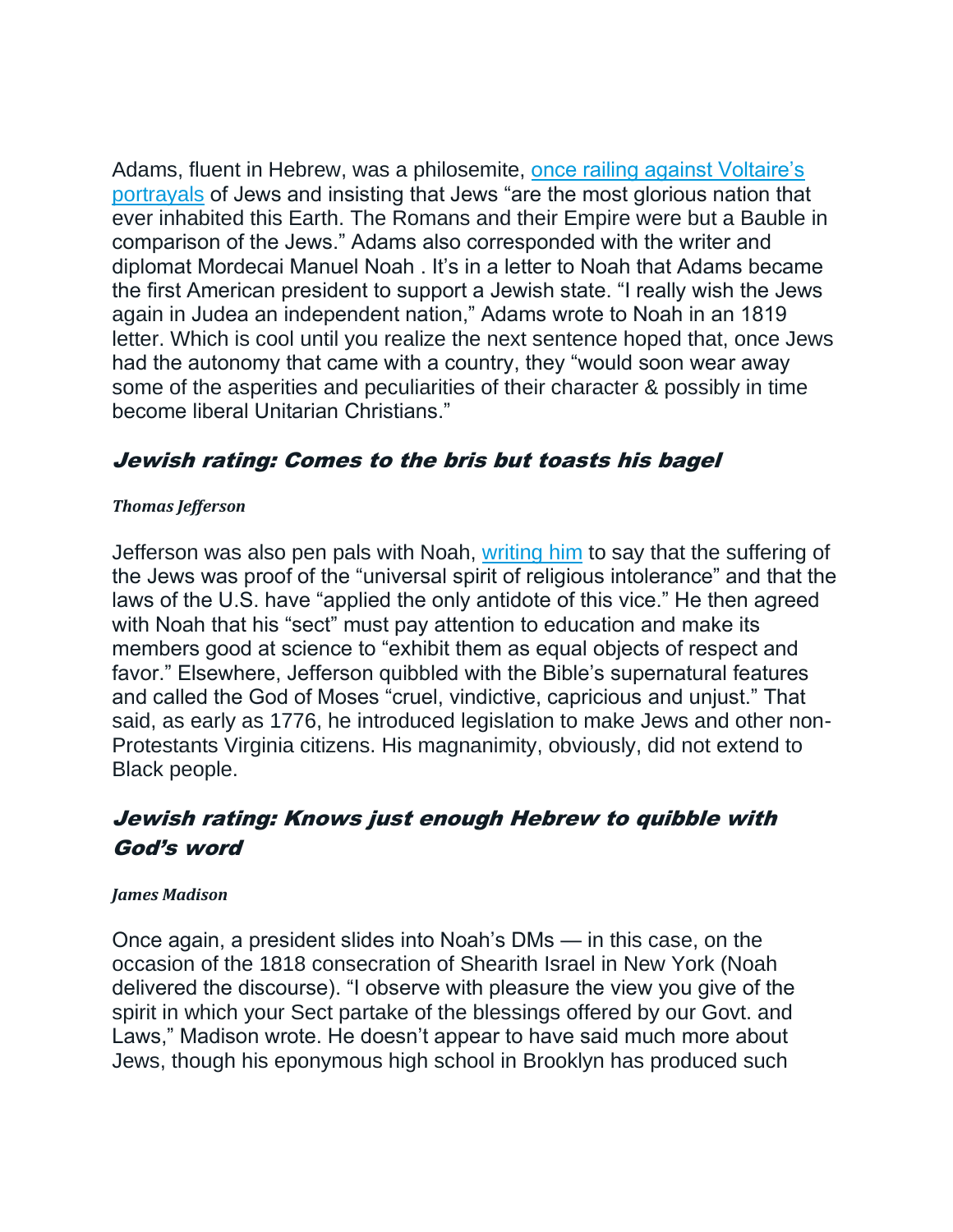notable Jews as Ruth Bader Ginsburg, Carole King, Bernie Sanders, Chuck Schumer and my dad.

# Jewish rating: Says "Shabbat Shalom" on a Tuesday

### *James Monroe*

Oops. Monroe, then serving as Madison's Secretary of State, [recalled Noah](https://www.haaretz.com/jewish/.premium-1816-u-s-recalls-consul-from-tunisia-1.5239653)  [from his position as consul in Tunis.](https://www.haaretz.com/jewish/.premium-1816-u-s-recalls-consul-from-tunisia-1.5239653) The given reason was that his Jewishness had become known to the Ottomans. Noah felt burned and betrayed in what was, let's be real, a pretty clear-cut case of religious discrimination. The real rationale for his recall, as David B. Green wrote in Haaretz, was that Noah paid too much to get pirates on the Barbary Coast to release American hostages. Though Monroe was the one who reached out in his capacity as secretary, and who heard Noah's complaints once he was president, it was really Madison's call.

# Jewish rating: Mayonnaise on pastrami

## *John Quincy Adams*

John Quincy picked up where his dad left off, advocating the "rebuilding of Judea as an independent nation" in a letter to (who else) Mordecai Manuel Noah. John Quincy's proto-Zionism was distinct from that of his father, a Jerusalem Post article offers, being [steeped in the younger Adams'](https://www.jpost.com/christian-news/john-quincy-adams-supporting-the-jewish-homeland-with-the-bible-in-hand-482375) deep familiarity with the Bible.

# Jewish rating: Always drops a coin in the JNF box

## *Andrew Jackson*

Researcher [Daniel Gullotta](https://blogs.cofc.edu/southern-studies-minor/2020/01/18/isaac-harby-and-andrew-jackson-research-from-center-for-southern-jewish-culture/) found that influential Jewish writer Isaac Harby was a Jackson stan for reasons that were… troubling and had to do with owning people. Harby does not seem alone in his support of Jackson. I think we can all agree, though, that there's not much to admire in the man. Possibly the best thing he did vis-a-vis Jews was inspire a [musical](https://en.wikipedia.org/wiki/Bloody_Bloody_Andrew_Jackson) by composer Michael Friedman.

# Jewish rating: Walked out of "Yentl"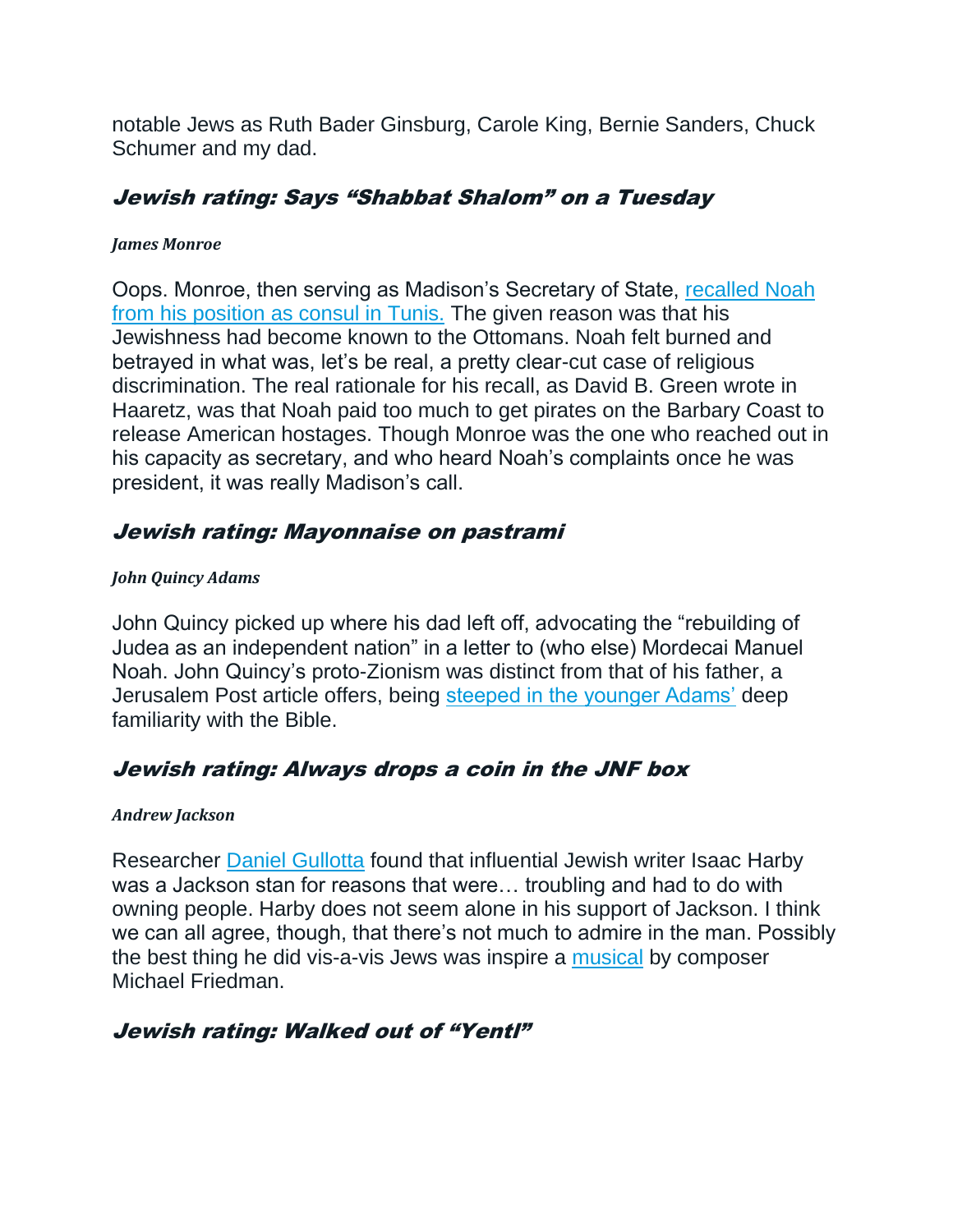#### *Martin Van Buren*

In 1840, Jews in Damascus were blamed for the murder of a monk, leading to the torture and displacement of Jews, including children. American Jews petitioned Van Buren, who, through his secretary of state, [wrote to](https://njop.org/presidents-day-the-jews-and-martin-van-buren/) the [American Minister in Turkey](https://njop.org/presidents-day-the-jews-and-martin-van-buren/) with orders to "prevent and mitigate these horrors." The letter avowed that American institutions "place on the same footing, the worshipers of God, of every faith and form, acknowledging no distinction between the Mahomedan, the Jew and the Christian." Van Buren, who inspired [a gang in "Seinfeld,"](https://en.wikipedia.org/wiki/The_Van_Buren_Boys) also wrote [letters to Mordecai Manuel](https://www.jstor.org/stable/pdf/43057928.pdf)  [Noah](https://www.jstor.org/stable/pdf/43057928.pdf) because of course he did.

# Jewish rating: Invited to the break fast

### *William Henry Harrison*

Harrison wasn't president long enough to do much in office for Jews (winter  $inauguration + no coat = pneumonia).$ 

# Jewish rating: Orders a BLT at Canter'<sup>s</sup>

### *John Tyler*

Tyler appointed Warder Cresson, a Quaker turned Jew (Michael Boaz Israel ben Abraham), as the first consul to Jerusalem in 1844. Cresson was influenced by the writings of one Mordecai Manuel Noah. At least one contemporary rabbi thinks Tyler's presidency was a nightmare, and even gave a [lecture on it.](https://pasyn.org/calendar/accident-waiting-happen-president-john-tyler-and-jews)

## Jewish rating: Once waved at Jerry Lewis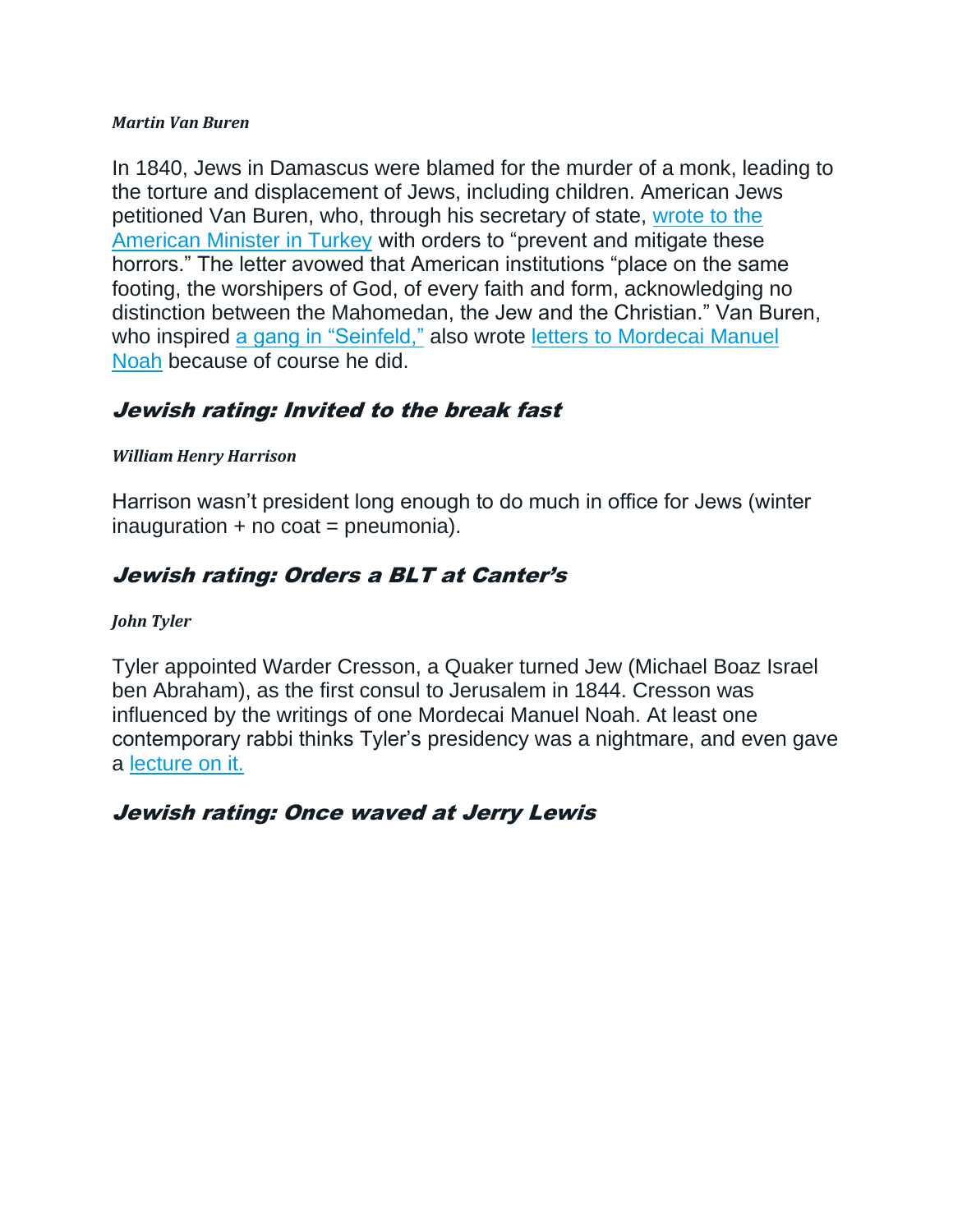



"Having done all this, he sought no second term" - They Might Be Giants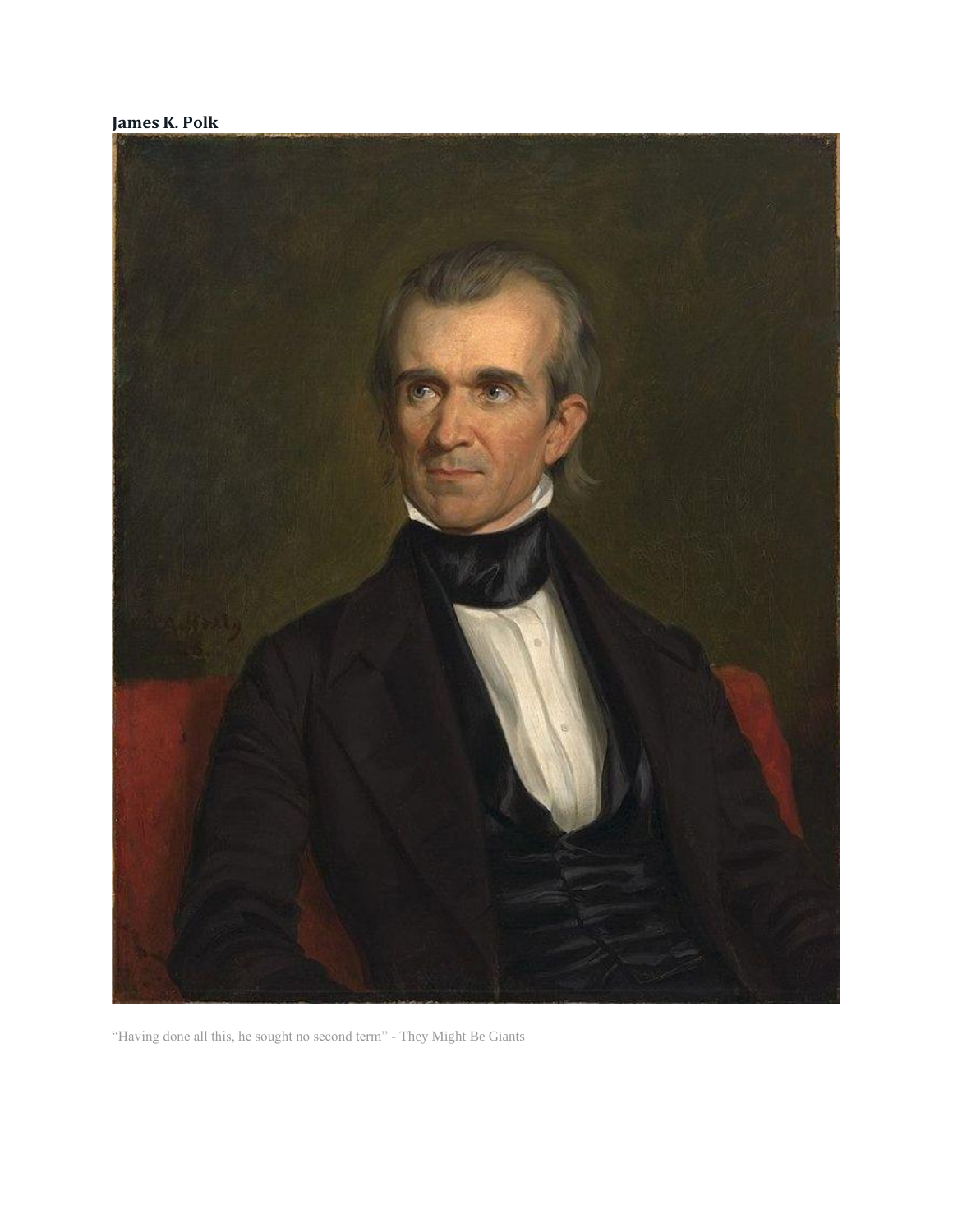They Might Be Giants has a [song about James K. Polk.](https://www.youtube.com/watch?v=H9SvJMZs5Rs) The former art director of the Forward was part of the band. Good enough for us.

# Jewish rating: Has "Fiddler on the Roof" on vinyl — but who doesn't?

### *Zachary Taylor*

Mordecai Manuel Noah somehow survives Taylor, who dies a year into office after eating a an unreasonable amount of cherries and milk.

## Jewish rating: I mean, he drank a lot of milk

### *Millard Fillmore*

Fillmore, who looked suspiciously like Alec Baldwin, objected to a clause discriminating against Jews from a treaty with Switzerland, [writing](https://www.presidency.ucsb.edu/documents/special-message-3387)  [Congress,](https://www.presidency.ucsb.edu/documents/special-message-3387) "It is quite certain that neither by law, nor by treaty, nor by any other official proceeding is it competent for the Government of the United States to establish any distinction between its citizens founded on differences in religious beliefs." In what became known as L'Affaire Swiss, a number of prominent Jews mobilized against the terms of the treaty. Mordecai Manuel Noah died the same year the treaty landed on Fillmore's desk.

# Jewish rating: Loses points for taking the Know-Nothing nomination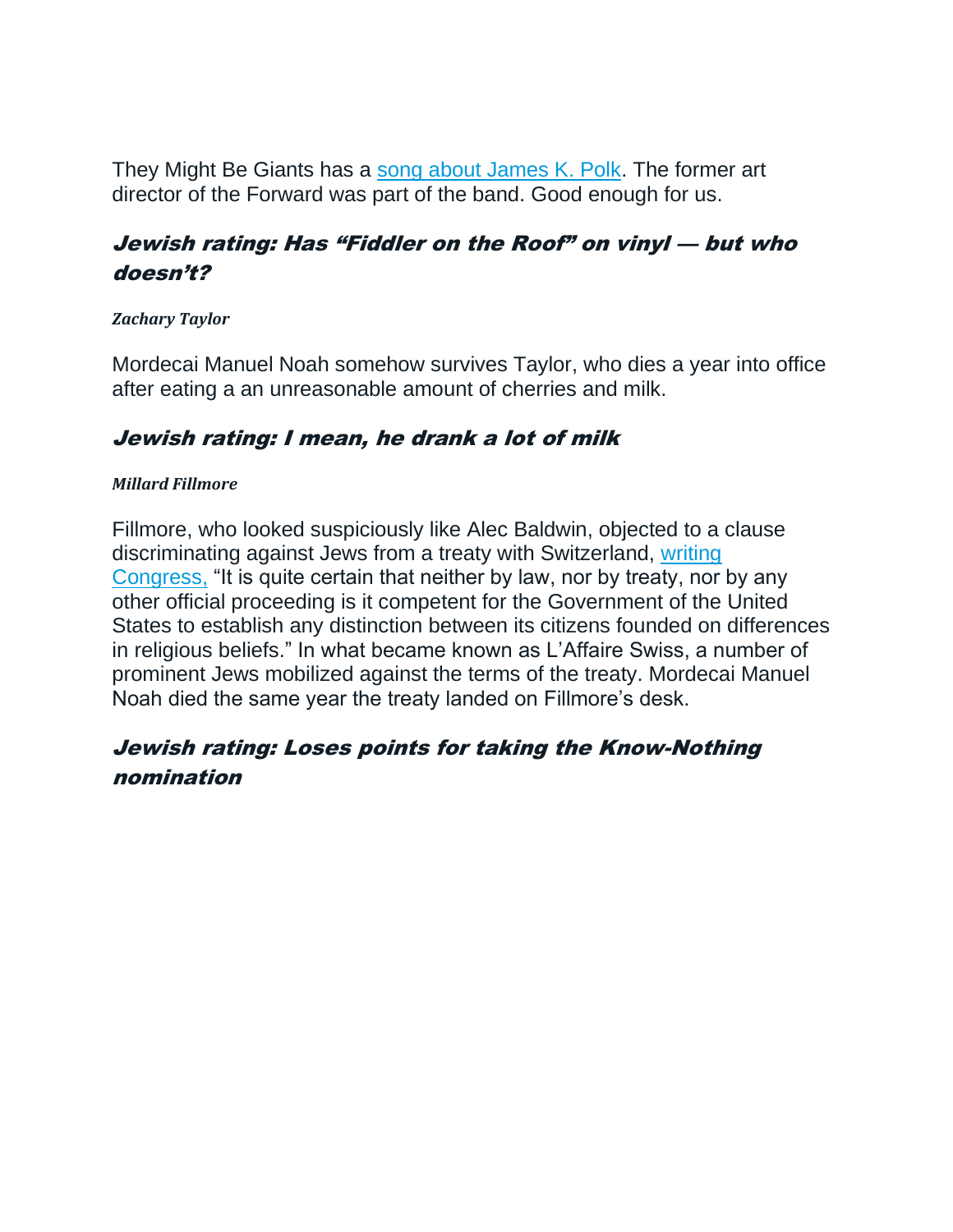#### **Franklin Pierce**



By Wikimedia Commons

Pierce signed "An Act for the Benefit of the Hebrew Congregation in the city of Washington," and was included in the synagogue's charter. He was also an anti-abolitionist who signed the Kansas-Nebraska Act, leading to Bleeding Kansas and, eventually, the Civil War. That part of his record wasn't so great.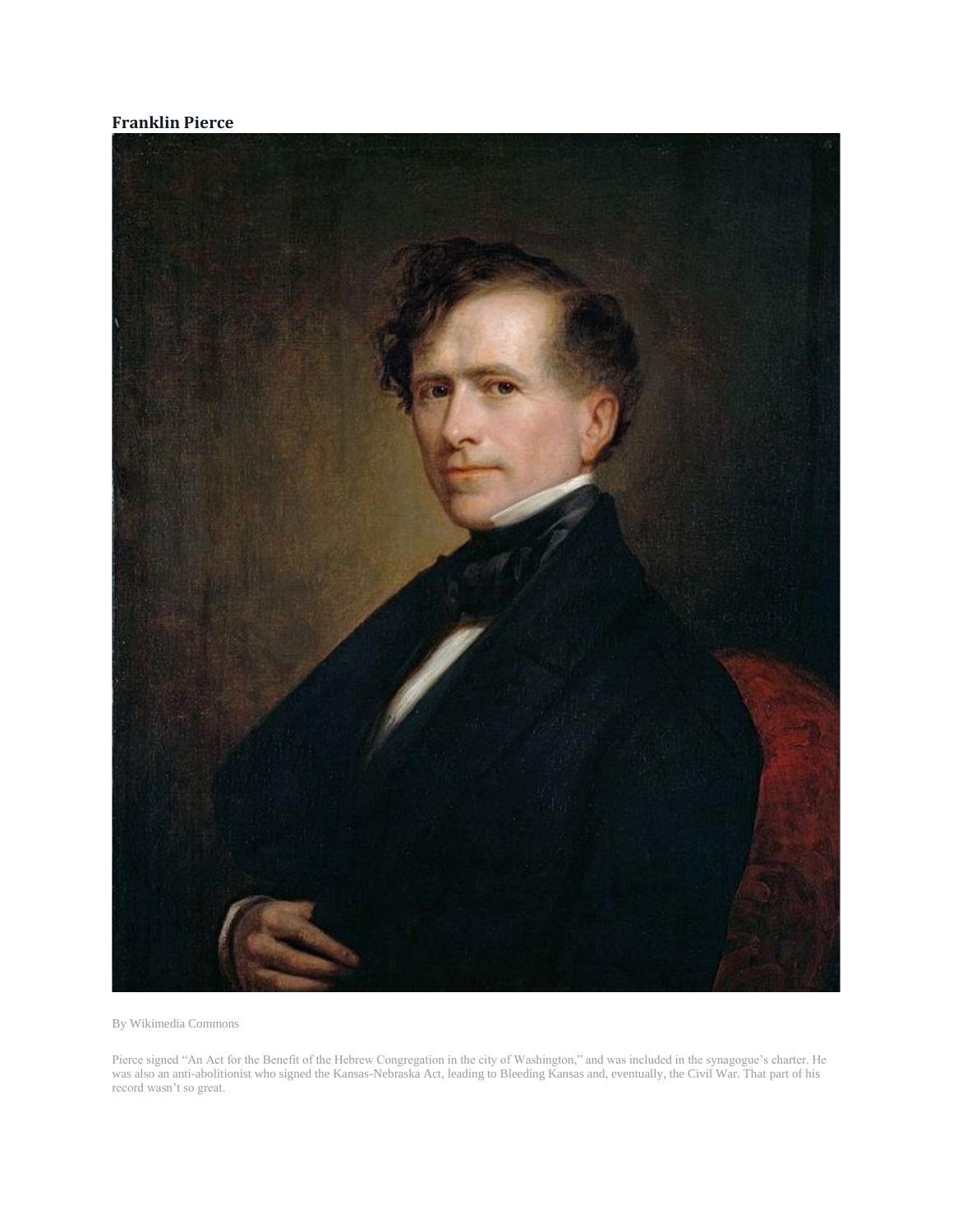Handsome and tragic, Franklin Pierce was the [first president to appear on the](http://www.astoriacenter.org/spiritual-life/message-from-the-rabbi/januaryfebruary-2016)  [charter of a synagogue](http://www.astoriacenter.org/spiritual-life/message-from-the-rabbi/januaryfebruary-2016) after he signed the 1857 Acts of Congress allowing for the incorporation of the Washington Hebrew Congregation. His namesake college [does not have a Hillel.](https://www.hillel.org/college-guide/list/record/franklin-pierce-college)

# Jewish rating: Gets a Hanukkah card (that complains about Bleeding Kansas)

#### *James Buchanan*

Buchanan did not like Jews. The feeling's mutual for writer Robert Strauss, author of ["Worst. President. Ever."](https://www.atlantajewishtimes.com/james-buchanan-fail/)

## Jewish rating: 8 Gibsons

#### *Abraham Lincoln*

Some speculate that Honest Abe was himself a Jew, based on his name (Lincoln was a town in England with a historically sizeable Jewish population) and a possibly apocryphal confession to a rabbi. Historian Jonathan Sarna has written extensively about Lincoln's unique friendship and alliance with Jews. Lincoln allowed rabbis to serve as military chaplains and appointed Jews to important positions, and even, Sarna [argues,](https://historynewsnetwork.org/article/158680) went so far as to be more inclusive in his language by not referring to America as a "Christian nation."

## Jewish rating: [Sandek](https://en.wikipedia.org/wiki/Sandek) status

#### *Andrew Johnson*

Johnson, regularly ranked among the worst presidents, once referred to Jews as the ["tribe that parted the garments of our Savior."](https://books.google.com/books?id=QBAtEAAAQBAJ&pg=PA70&lpg=PA70&dq=%22tribe+that+parted+the+garments+of+our+Savior%22&source=bl&ots=hGRiOVNAvG&sig=ACfU3U1oNZ40r-n3xxd891P-tYzVarKwxA&hl=en&sa=X&ved=2ahUKEwiAh7P1sYL2AhUcj4kEHYx4CkwQ6AF6BAgCEAM#v=onepage&q=%22tribe%20that%20parted%20the%20garments%20of%20our%20Savior%22&f=false) He was referring specifically to infamous Confederate Judah P. Benjamin, but still.

## Jewish rating: 9 Gibsons

#### *Ulysses S. Grant*

There are really two Grants, the general who expelled Jews from his war [zone,](https://www.history.com/this-day-in-history/grant-expels-the-jews-from-his-department) and the one who did teshuva for that wrong. As president, Grant made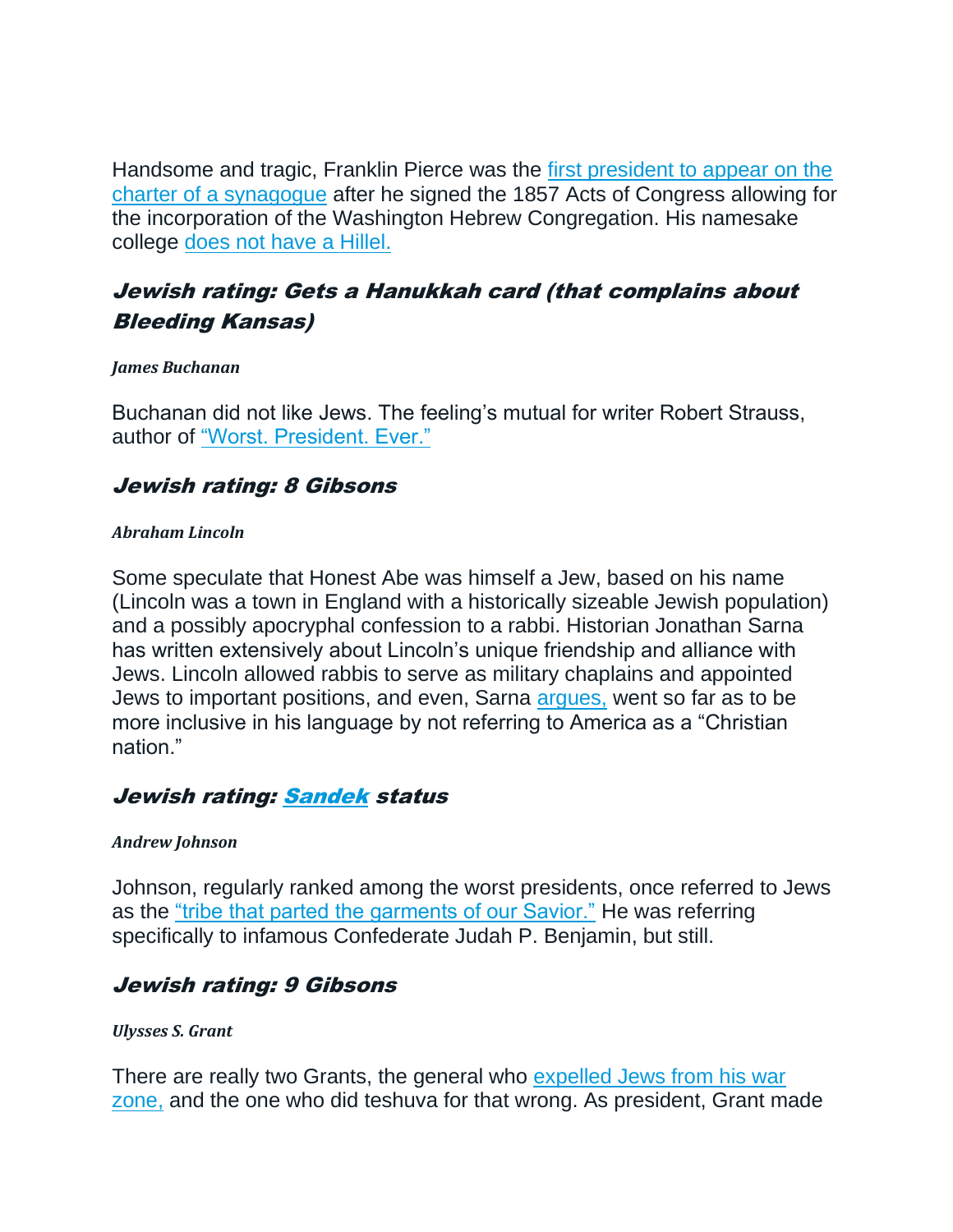many historic appointments in an effort to redress the pain he'd caused Jews. He was the first sitting president to attend synagogue. He wasn't a great Commander in Chief, but as [Sarna's book about him shows,](https://www.amazon.com/General-Grant-Expelled-Jewish-Encounters/dp/0805212337?tag=thefor03-20) his administration was a conscientious ally when it came to Members of the Tribe. Grant was the first president to appoint an ambassador – Benjamin Peixotto – explicitly to help combat antisemitism in 1870. And yet here we are [waiting on](https://forward.com/news/482149/republicans-defend-holdup-of-deborah-lipstadt-antisemitism-envoy/)  [Deborah E. Lipstadt.](https://forward.com/news/482149/republicans-defend-holdup-of-deborah-lipstadt-antisemitism-envoy/)

# Jewish rating: After the making amends, given a board position at the Wiesenthal Center

### *Rutherford B. Hayes*

Hayes moved the date of his inauguration back from Sunday, [not wanting to](https://unrememberedhistory.com/2017/01/19/in-1877-president-elect-rutherford-b-hayes-was-privately-sworn-in-two-days-early-heres-why/)  [be sworn in on the Sabbath.](https://unrememberedhistory.com/2017/01/19/in-1877-president-elect-rutherford-b-hayes-was-privately-sworn-in-two-days-early-heres-why/) He so valued the Sabbath, he made sure civil service employees could not be penalized for observing it. Also, during his days as a general, Hayes participated in a [Seder with Jewish soldiers](https://www.arkansasonline.com/news/2016/mar/24/jewish-soldiers-celebrate-passover-in-c/) under his command. "I doubt whether the spirits of our forefathers, had they been looking down on us, standing there with our arms by our sides ready for an attack, faithful to our God and our cause, would have imagined themselves amongst mortals, enacting this commemoration of the scene that transpired in Egypt," Hayes wrote in a letter home.

## Jewish rating: Invited up to the bimah

### *James A. Garfield*

Garfield appointed a Jewish ambassador, Simon Wolf, to Cairo, [noting his](https://16thstreet.tumblr.com/post/17775037167/circa-1942-text-on-back-of-photograph-president)  [satisfaction at](https://16thstreet.tumblr.com/post/17775037167/circa-1942-text-on-back-of-photograph-president) "having a descendant of a people who had been enslaved by the Egyptians as a representative to that country from a great free land." Garfield was shot the next day.

## Jewish rating: More Jewish than the cat, less Jewish than John and Andrew

#### *Chester A. Arthur*

In 1882, Arthur appealed to Russia to curb the "proscription which the Hebrew race in that country has lately suffered." And when the Russian Empire intended to refuse visas to Jews as part of a treaty, he had his secretary of state [complain to the American minister is St. Petersburg.](https://www.gutenberg.org/files/31385/31385-h/31385-h.htm)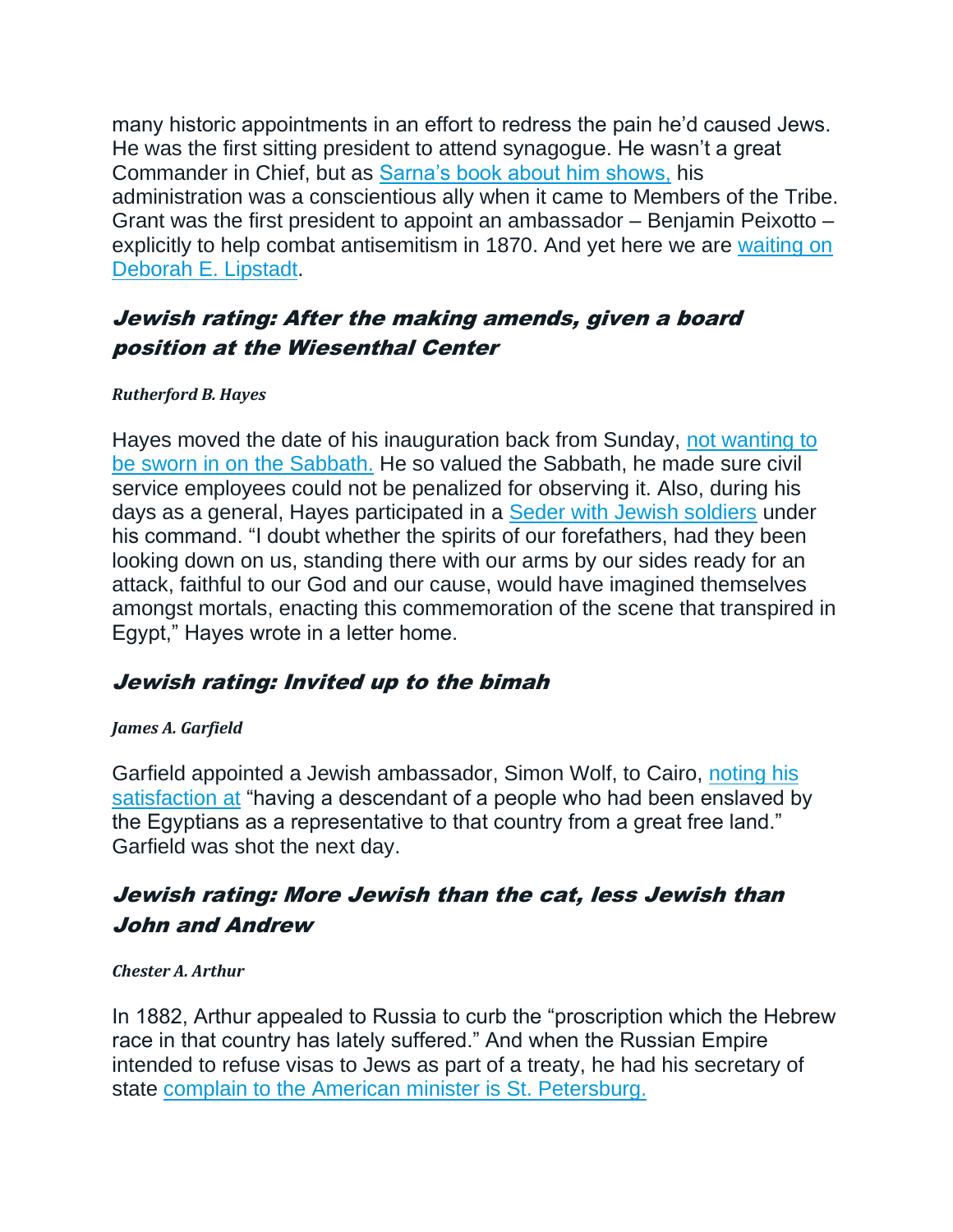## Jewish rating: Honorary judge at the Latke-Hamantash Debate

#### *Grover Cleveland*

When Austria-Hungary refused Cleveland's pick for ambassador, A.M. Kiely, because he was married to a Jew, Cleveland refused to appoint a replacement for a year. We love to see that kind of righteous pettiness. Cleveland vetoed a limit on non-Christian immigrants and after his two nonconsecutive terms, [publicly spoke out against](https://www.jstor.org/stable/23877915) the "wholesale murder" of the Kishinev Pogrom. He was not Jewish, but [Grover from "Sesame Street"](https://www.amazon.com/Passover-Grover-Sesame-Street-Pictureback/dp/0525647228?tag=thefor03-20)  [appears to be.](https://www.amazon.com/Passover-Grover-Sesame-Street-Pictureback/dp/0525647228?tag=thefor03-20)

## Jewish rating: Membership at the 92nd Street Y

#### *Benjamin Harrison*

The grandson of that guy who refused to wear a coat sent a commission to investigate pogroms in Czarist Russia. "By the revival of antisemitic laws, long in abeyance, great numbers of those unfortunate people have been constrained to abandon their homes and leave the Empire by reason of the impossibility of finding subsistence within the pale to which it is sought to confine them," Harrison [said.](http://www.stateoftheunionhistory.com/2015/07/1891-benjamin-harrison-jewish-exodus.html) He went on to credit the "Hebrew" for his industry, but said he feared immigration as "the sudden transfer of such a multitude under conditions that tend to strip them of their small accumulations and to depress their energies and courage is neither good for them nor for us." I don't know, I think we've done pretty well in America, thank you very much.

## Jewish rating: His accountant is Jewish

#### *William McKinley*

McKinley was there when they laid the cornerstone for Sixth & I. He was assassinated well before he could attend NPR podcast tapings there.

## Jewish rating: Once tried kugel

#### *Theodore Roosevelt*

TR loved tough Jews. The immigrant Jew "of fine bodily power" he encountered in New York City, the Jewish rough riders that accompanied him to Cuba and the "Maccabee-type" that worked under him as police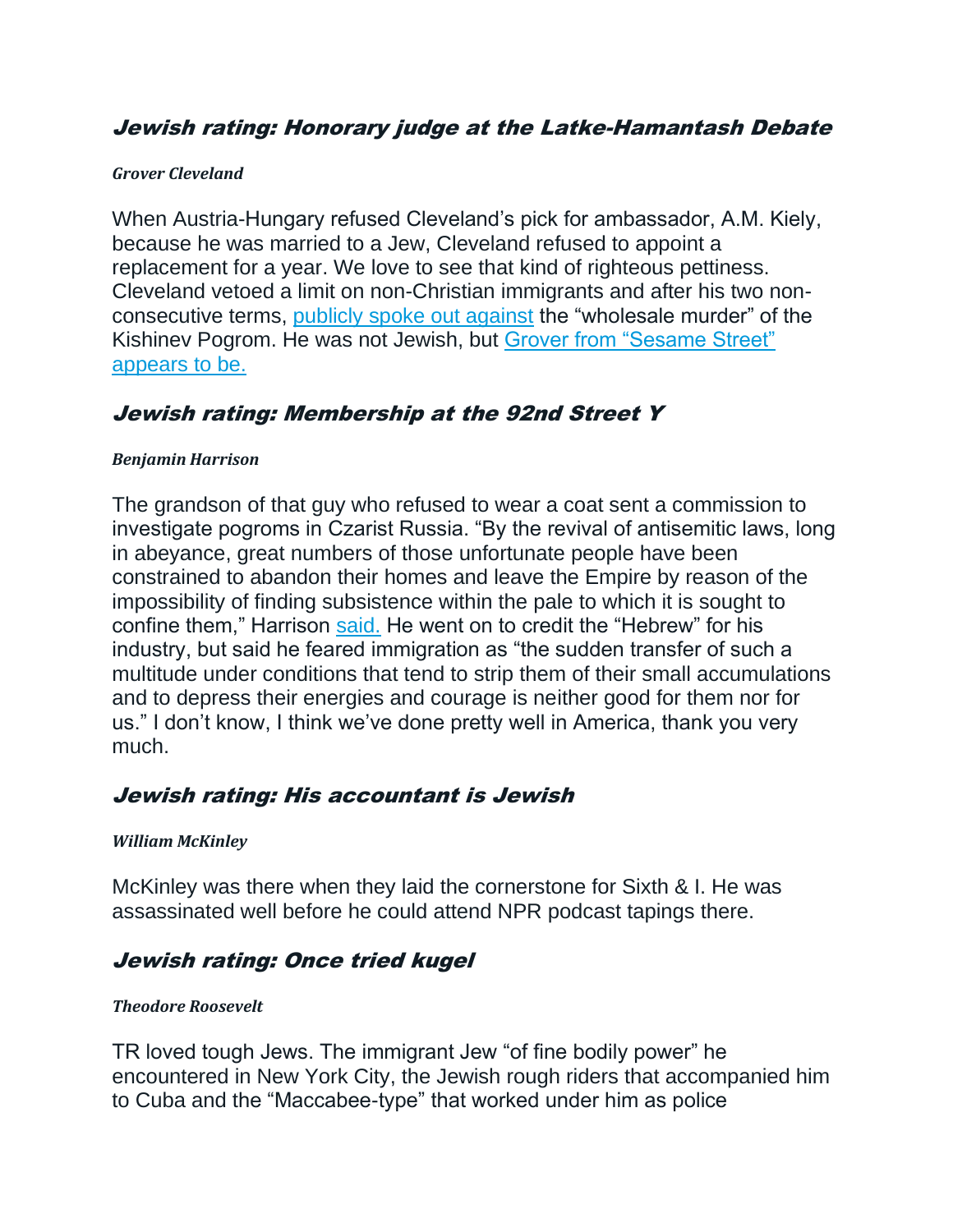commissioner (he later had some of those Jewish cops guard a notorious antisemitic preacher to make him seem "ridiculous"). As Seth Rogovoy noted [in these pages,](https://forward.com/culture/449269/the-secret-jewish-history-of-teddy-roosevelt/) Roosevelt was the first president to appoint a Jew to a cabinet position – Secretary of Commerce and Labor Oscar Solomon Straus – and likely the first to have two menorahs in his home. Roosevelt was also a Zionist and supporter of immigration, opposing attempts to label Jews a separate race on their passports.

### Jewish rating: Snacks on matzah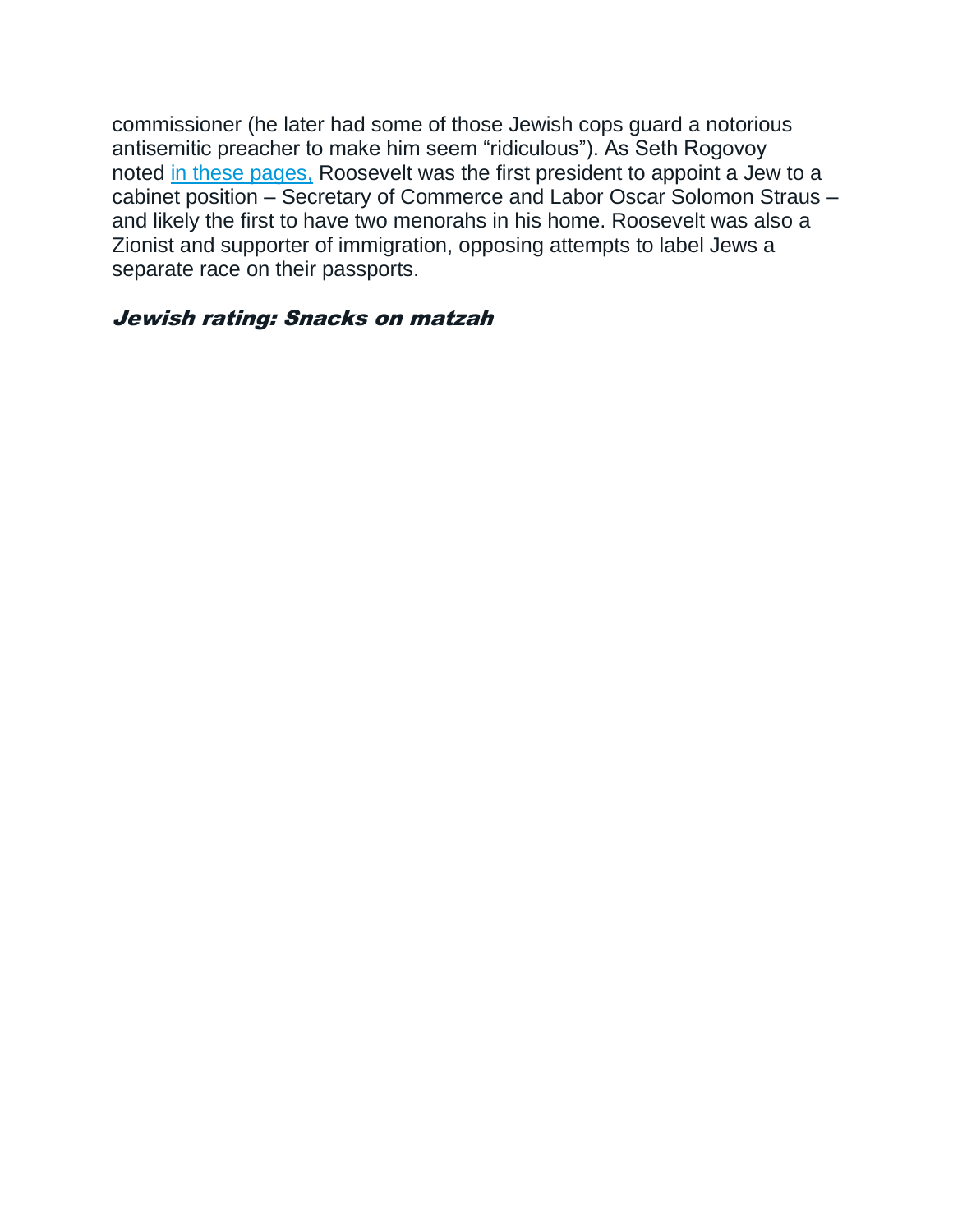#### *William Taft*



By Wikimedia Commons

In his letter about Brandeis, Taft did that whole good "intelligent Jews" and "bad Jews" thing. He was particularly appalled by Brandeis' "wearing a hat in the Synagogue" to court Jewish support.

It sucks when a letter you wrote vilifying a legendary jurist's ability to do his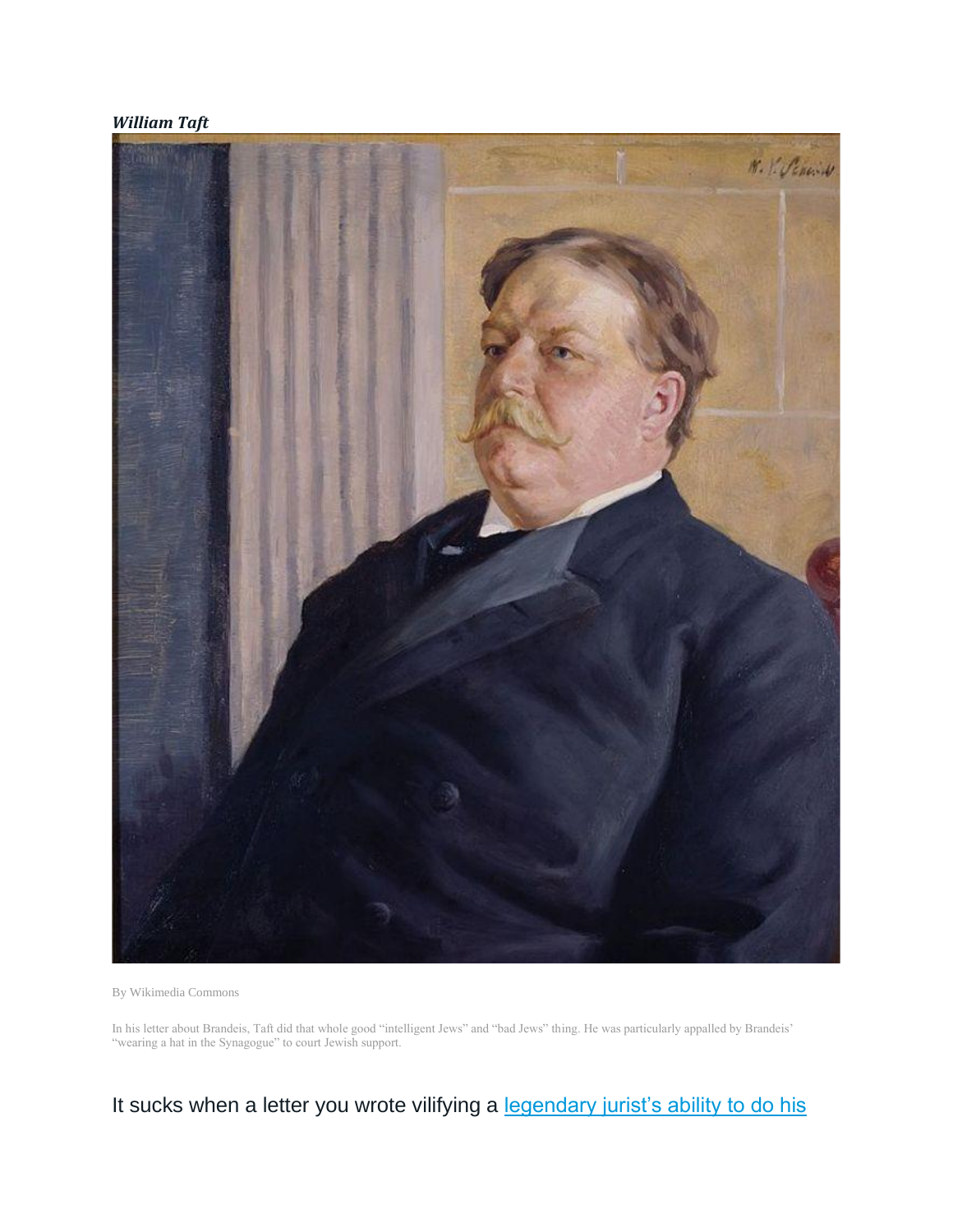[job](https://forward.com/news/breaking-news/339434/anti-semitic-letter-from-president-william-taft-opposing-louis-brandeis-hit/) based on his "extreme Judaism" becomes an auction item. But if I were William Howard Taft, and the next bit of trivia people know about me is those times I got stuck in the White House bathtub, I just might take the antisemitic letter.

## Jewish rating: 8.5 Gibsons

### *Woodrow Wilson*

Wilson was the target of Taft's letter for his appointment of Louis Brandeis to the Supreme Court. Wilson was a champion of Jews and Zionism. But he was also really, really racist against Black people. [Jonathan Sarna summed up his](https://forward.com/opinion/450092/woodrow-wilson-was-a-hero-to-jews-what-should-we-do-with-his-racism/)  [peculiar place](https://forward.com/opinion/450092/woodrow-wilson-was-a-hero-to-jews-what-should-we-do-with-his-racism/) in history in the Forward, writing that his example can "remind us that good people can do very bad things — and vice versa."

# Jewish rating: Comes to your Seder; asked to leave when he recommends ["Birth of a Nation"](https://www.jstor.org/stable/20799409#:~:text=In%20February%201915%2C%20upon%20viewing,over%20the%20past%20seventy%20years.)

### *Warren G. Harding*

Harding was a hero to Zionists for his signing of the [Lodge-Fish](https://www.worldjewishcongress.org/en/news/this-week-in-jewish-history--us-president-harding-signs-resolution-calling-for-the-establishment-of-a-jewish-national-home-9-2-2020?print=true)  [Resolution,](https://www.worldjewishcongress.org/en/news/this-week-in-jewish-history--us-president-harding-signs-resolution-calling-for-the-establishment-of-a-jewish-national-home-9-2-2020?print=true) advocating for a Jewish home in Mandatory Palestine. When Harding died in 1923, Jews of all stripes mourned his sudden passing during his first term, with the [Jewish Telegraph Agency noting](https://www.jta.org/archive/jews-mourn-president-harding) how his "thoughtful act in sending on the occasion of last Rosh Ha-Shannah [sic] a special greeting to Jews is also still fresh in the memory of American Jewry."

# Jewish rating: Always says Chag Sameach

## *Calvin Coolidge*

The famously laconic Coolidge did give a rather lengthy speech at the laying of the cornerstone of a Jewish community center. But it was a moment he was less prolix that deserves attention. As [Der Tog](https://www.yiddishradioproject.org/exhibits/levine/president.php3?pg=2) reported in June 18, 1927, Coolidge sent a cable of congratulations to Clarence Chamberlin and Charles A. Levine for landing in Germany and beating Lindbergh's transatlantic record. Only actually, he did not congratulate Levine (who, to be fair, was just the passenger). The person who wrote the editorial sensed antisemitism, noting how previous administrations "considered it an act of political tact to occasionally honor a great Jewish feat." Either, the editorial argues, it was an economy of dollars and cents (66 cents to be precise) from a known scrimper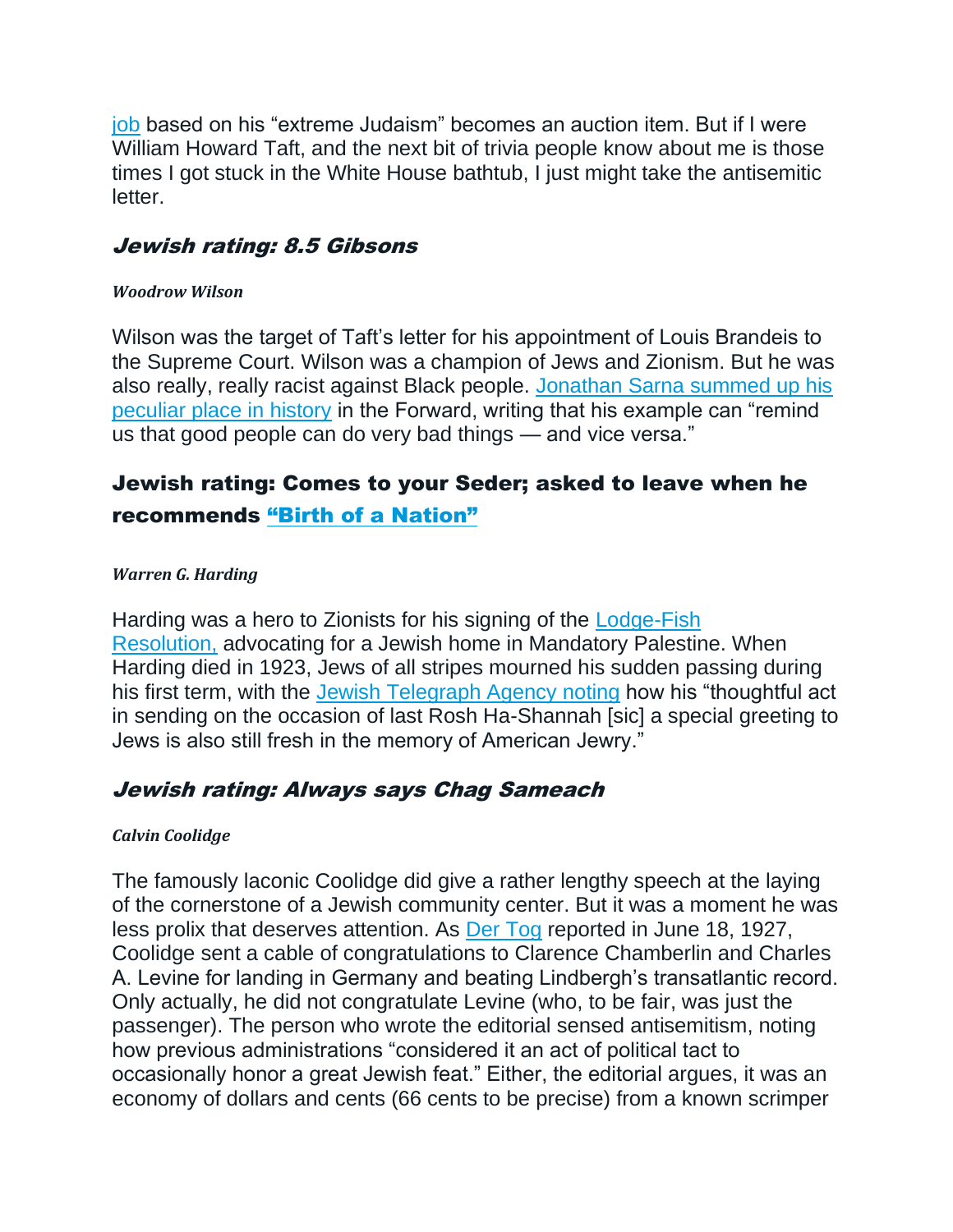or the "coincidence that the pioneer is named Levine" that led to this oversight.

# Jewish rating: Calls kippot "funny hats"

### *Herbert Hoover*

A much-maligned president, Hoover nonetheless made the cause of the Jewish State a plank of the Republican platform, supported legislation to admit German Jewish children into the country in 1939 and, [according to](https://www.washingtonpost.com/blogs/right-turn/post/herbert-hoover-american-jews-and-the-gop/2012/04/20/gIQAkzIpVT_blog.html)  [Rafael Medoff,](https://www.washingtonpost.com/blogs/right-turn/post/herbert-hoover-american-jews-and-the-gop/2012/04/20/gIQAkzIpVT_blog.html) urged his successor, FDR, to do more to help Jewish refugees. There was more to his legacy than Hoovervilles.

# Jewish rating: Has money in Israel bonds

### *Franklin Delano Roosevelt*

Every so often, Roosevelt's brand of Harvard-educated, patrician antisemitism [resurfaces.](https://www.latimes.com/opinion/la-xpm-2013-apr-07-la-oe-medoff-roosevelt-holocaust-20130407-story.html) He also could have done much, much, much more to help Jews leave Europe and in fact [turned thousands of Jews away.](https://www.smithsonianmag.com/history/us-government-turned-away-thousands-jewish-refugees-fearing-they-were-nazi-spies-180957324/) But he had a number of Jews in his orbit and kept the favor of much of American Jewry through the Depression and the War. "Jews still loved FDR," [said "FDR](https://www.npr.org/2013/03/18/174125891/fdr-and-the-jews-puts-roosevelts-compromises-in-context)  [and the Jews" co-author Allan Lichtman.](https://www.npr.org/2013/03/18/174125891/fdr-and-the-jews-puts-roosevelts-compromises-in-context) "But they understood his limitations; they understood he was not perfect. But they also understood how much better he was for the Jews than any political alternative in the United States or, for that matter, anywhere in the world."

## Jewish rating: Reuben sandwich, extra cheese

## *Harry S. Truman*

Truman recognized Israel only 11 minutes after David Ben-Gurion announced its independence. He also [complained about American Zionists](https://www.jpost.com/opinion/president-truman-was-not-a-saint-629790) and, in his diary, called Jews "selfish," wanting "special treatment" when they're victims and that when they're in power "neither Hitler nor Stalin have anything on them for cruelty and mistreatment of the underdog." Not a good look. But Truman (who allegedly called himself Cyrus for his support of the Jewish State) did act decisively, [demanding the British government to allow refugees](https://www.jpost.com/opinion/harry-truman-and-the-cause-of-jewish-statehood-631368)  [into Palestine.](https://www.jpost.com/opinion/harry-truman-and-the-cause-of-jewish-statehood-631368) It should also count for something that Truman, like his longtime Jewish friend Eddie Jacobson, was in the *shmatte* business.

# Jewish rating: Cyrus the Mediocre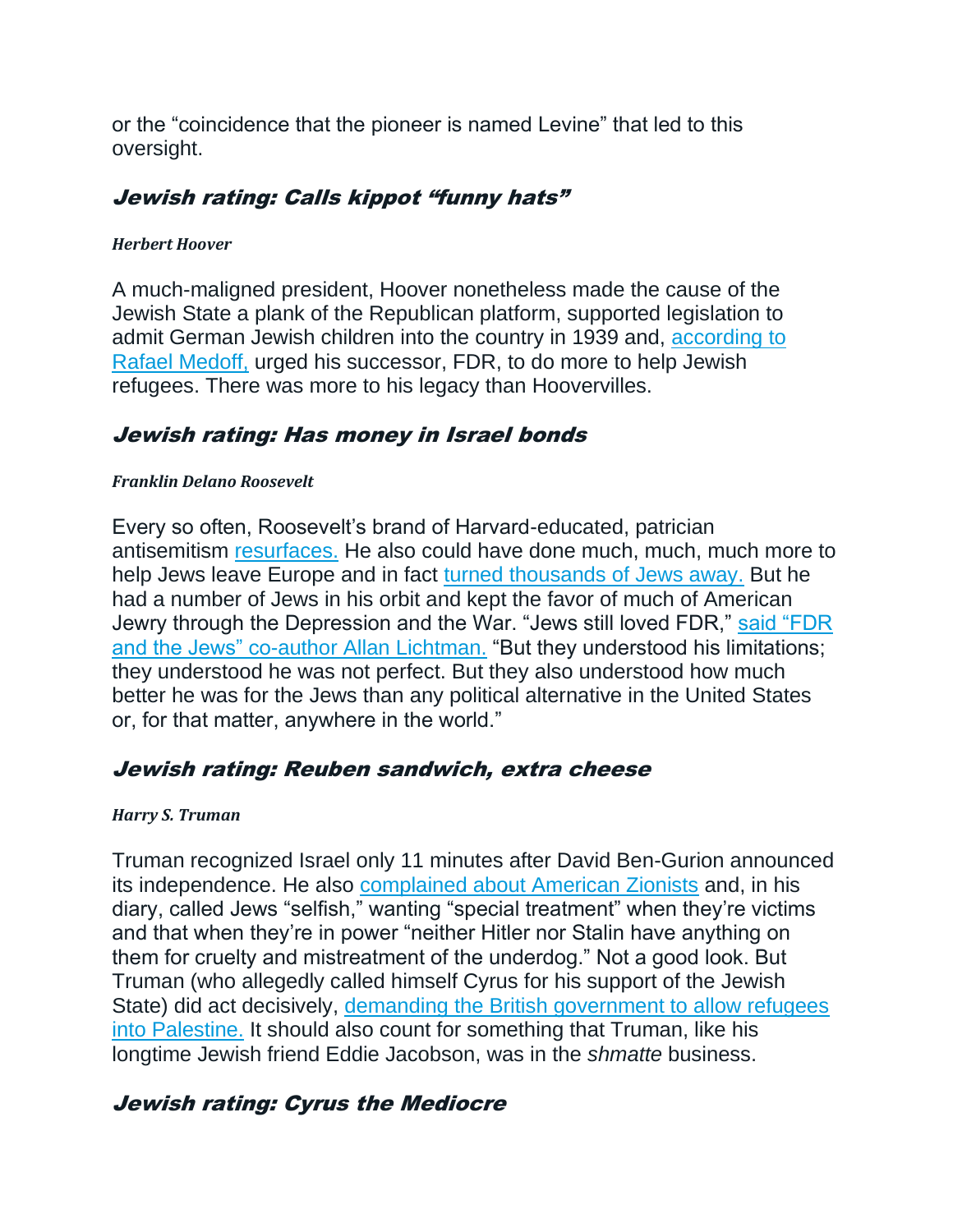#### *Dwight D. Eisenhower*

Eisenhower liberated the camps, ordering his men to collect testimony and capture everything they could of the Nazis' genocidal project on film. He also requested journalists and members of Congress be flown out to bear witness. During the Suez Crisis, he didn't make many fans in Israel or, for that matter, among many American Jews – but then, not everyone could like Ike.

# Jewish rating: Will argue for hours about Israeli politics with your Uncle Izzy

#### *John F. Kennedy*

When people said JFK [was](https://www.jstor.org/stable/23882664?read-now=1&seq=3#page_scan_tab_contents) too young to run for president, he said that he was [six years older than Theodore Herzl was when he wrote "The Jewish](https://www.jstor.org/stable/23882664?read-now=1&seq=3#page_scan_tab_contents)  [State."](https://www.jstor.org/stable/23882664?read-now=1&seq=3#page_scan_tab_contents) JFK had a few Jews in his cabinet, more as friends and of course enjoyed that most Anglican of Jewish-penned musicals, "Camelot." Plus, in a pinch, he [once saved Pesach by allowing the import of wheat flour from](https://www.jpost.com/international/how-jfk-saved-passover-for-americas-jews-624239)  [Israel.](https://www.jpost.com/international/how-jfk-saved-passover-for-americas-jews-624239) A friend of the Jews… his dad is another matter.

## Jewish rating: The Schlossbergs would have loved him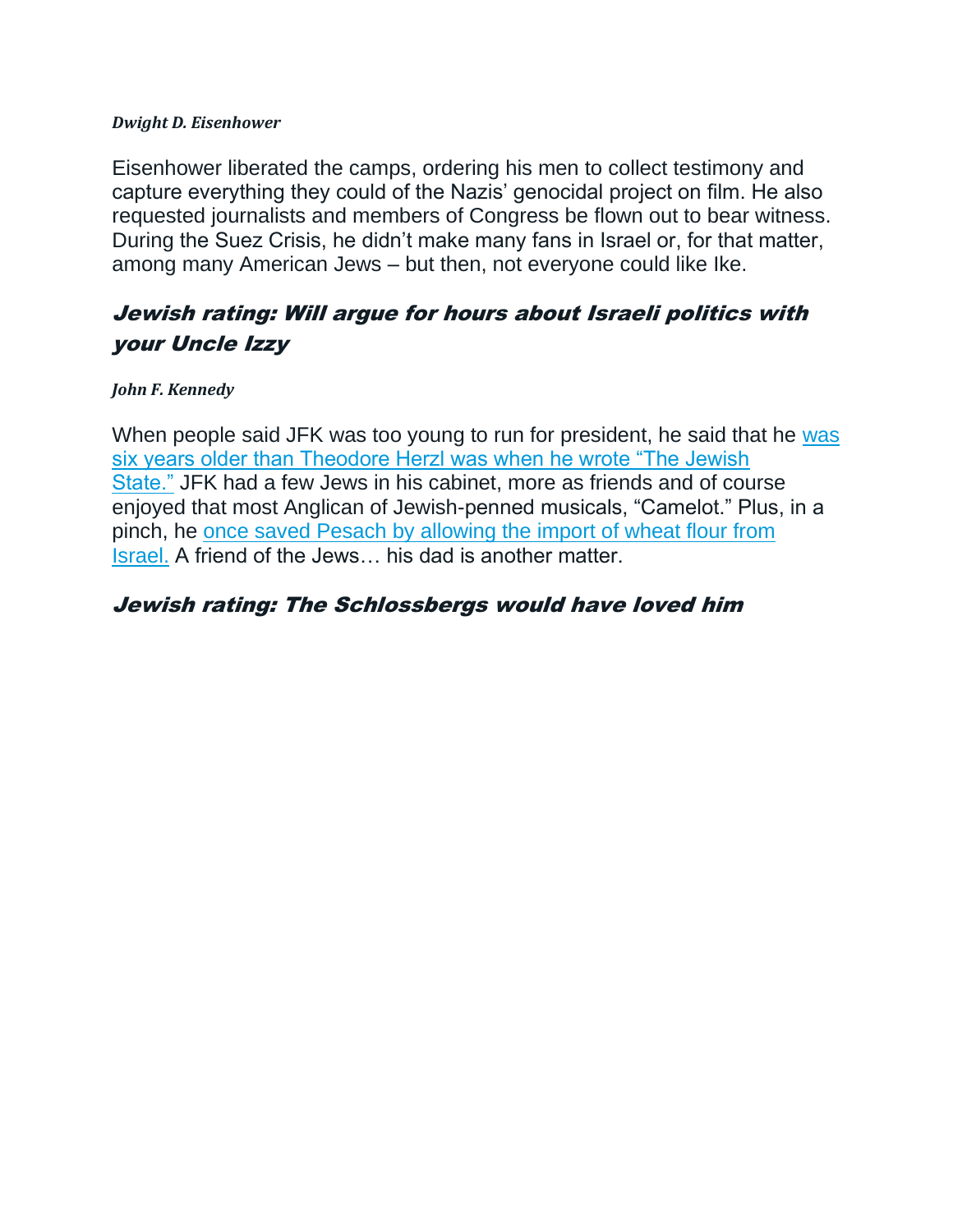*Lyndon B. Johnson*



By Public domain/Wikimedia C...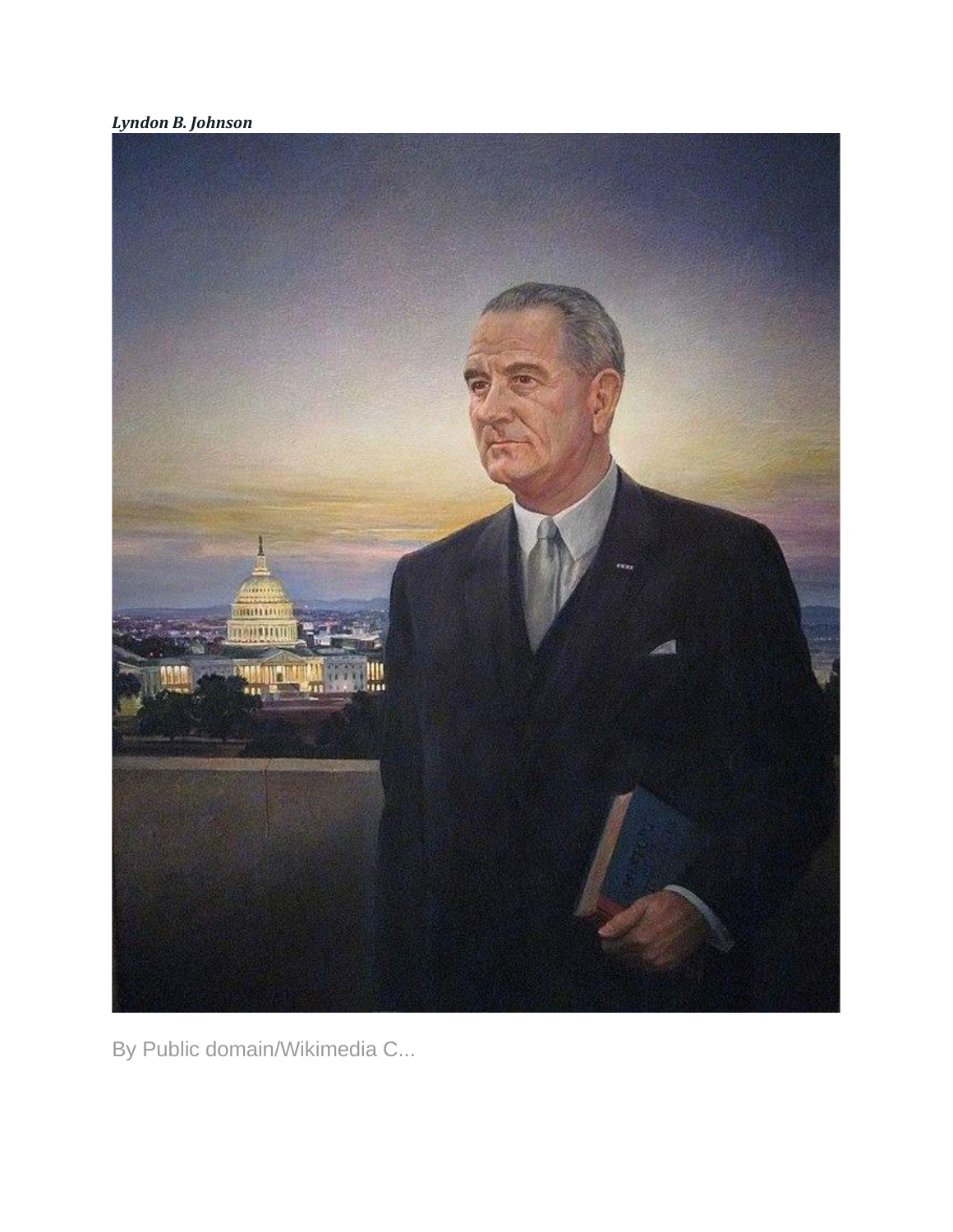Lyndon Baines Johnson is said to have [rescued Jewish refugees](https://www.jewishvirtuallibrary.org/operation-texas) while a congressman.

As a congressman, Johnson appears to have helped Jews flee Europe to the [port of Galveston, Texas.](https://www.jweekly.com/2008/11/28/friend-ally-savior-revealing-lbj-s-jewish-ties/) As president, he was a staunch supporter of Israel. As played by Woody Harrelson, he was directed by Rob Reiner. (Robert Caro is still at work on the next book of LBJ's biography.)

# Jewish rating: Asks about all the Yiddish words for penis

### *Richard Nixon*

"The Jews are born spies" - RMN. When Henry Kissinger is your best Jewish friend, that says it all.

# Jewish rating: 10/10 Nixons

### *Gerald Ford*

Ford [supported Soviet Jewry](https://stljewishlight.org/news/news-local/his-term-was-short-but-gerald-ford-left-mark-on-soviet-jewry-movement/) which certainly rehabilitated the last name Ford for Jews, but perhaps not so much as Harrison did.

# Jewish rating: Wishes you a "Happy Tisha B'Av"

### *Jimmy Carter*

Some Jews think that Jimmy Carter, that nice old man who CNN called the ["Rock and Roll President,"](https://www.imdb.com/title/tt11804758/) is an [antisemite](https://www.haaretz.com/us-news/.premium-why-is-jimmy-carter-still-called-an-antisemite-1.10209433?lts=1645023957716) for writing a book called "Palestine: Peace Not Apartheid." That and for calling the settlements in the West Bank an impediment to peace while president – a position that today seems pretty commonsensical. Carter offered an [Al Het](https://www.thedailybeast.com/cheats/2009/12/24/carter-to-jews-im-sorry) for harm he may have caused the Jewish community. His peace deal with Sadat and Begin is probably his greatest achievement.

# Jewish rating: [Friends with Bob Dylan](https://www.usatoday.com/story/entertainment/music/2020/09/08/bob-dylan-willie-nelson-jimmy-carter-rock-roll-president-new-documentary/5744033002/) (during his evangelical period)

### *Ronald Reagan*

"Bedtime for Bonzo" is a 1951 American comedy film directed by Fred de Cordova, a Sephardic Jew, and featuring Ronald Reagan as a psychology professor named Peter Boyd who is hoping to educate a young chimpanzee.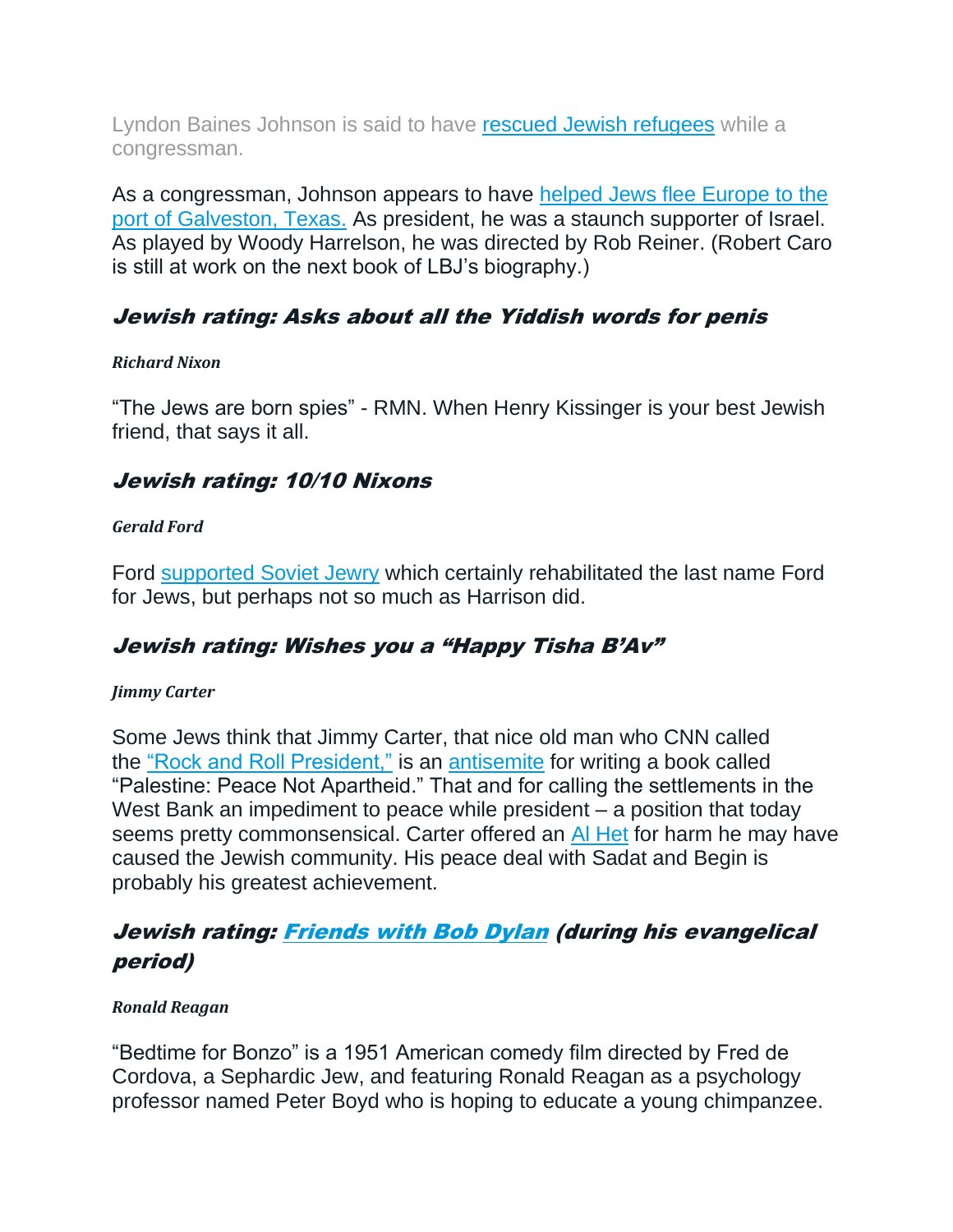One day Ronald Reagan would become a Republican president and be a stalwart supporter of Israel.

# Jewish rating: Passed on the script for "Gipper's Yom Kippur"

## *George H.W. Bush*

Bush Sr. angered pro-Israel lobbyists for not doing enough to help Israel accept Jews from the former USSR. (His "one lonely guy" remark, about battling these activists, was read by some as an antisemitic dog whistle about Jewish control.) But, as Ron Kampeas writes, as Reagan's vice president, Bush [worked behind the scenes](https://forward.com/news/breaking-news/415148/george-hw-bush-the-president-who-grappled-with-jewish-officials-publicly/) to help Jews escape the Soviet Union, Ethiopia and Syria.

# Jewish rating: Looked at his watch during a bat mitzvah candle-lighting

## *Bill Clinton*

Our first Boomer president recently used the word "kishkes," wore a Hebrew [campaign](https://www.timesofisrael.com/why-bill-clintons-hebrew-hillary-button-resonated/) button and once [recommended a book by Peter Beinart.](https://www.washingtonpost.com/blogs/she-the-people/post/bill-clinton-americas-first-jewish-president/2012/02/05/gIQAJ5lusQ_blog.html) While one high-profile Jewish interaction as a president resulted in his impeachment, another led to the the Rose Garden handshake of Rabin and Arafat. Regrettably, Clinton a particularly pop culture-attuned president watched the Mel Gibson films "Braveheart" and "The Patriot" [twice while in office](https://www.novakarchive.com/all-the-presidents-movies/2021/2/9/here-is-every-single-movie-bill-clinton-watched-in-the-white-house) (though this was before we knew so much about Mel Gibson). But he also watched the Wes Craven non-horror movie "Music of the Heart" twice, and that was written by my dad's Jewish ex-girlfriend.

# Jewish rating: Has played "Yerushalayim Shel Zahav" on sax

## *George W. Bush*

Bush Jr. surrounded himself with Jewish advisors and won a lot of Republican Jewish fans for his hardline support of Israel. Bush was the first president to [light a menorah in the White House residence.](https://georgewbush-whitehouse.archives.gov/president/holiday/hanukkah/) Bush was also [scheduled to](https://forward.com/news/breaking-news/187336/convert-the-jews-group-pulls-george-w-bush-from-ga/)  [speak at a Jews for Jesus event in 2013.](https://forward.com/news/breaking-news/187336/convert-the-jews-group-pulls-george-w-bush-from-ga/) Maybe he should stick to [painting.](https://forward.com/schmooze/308255/sheldon-adelson-is-now-the-proud-owner-of-a-george-w-bush-original/)

# Jewish rating: Owns a Texas Rangers kippah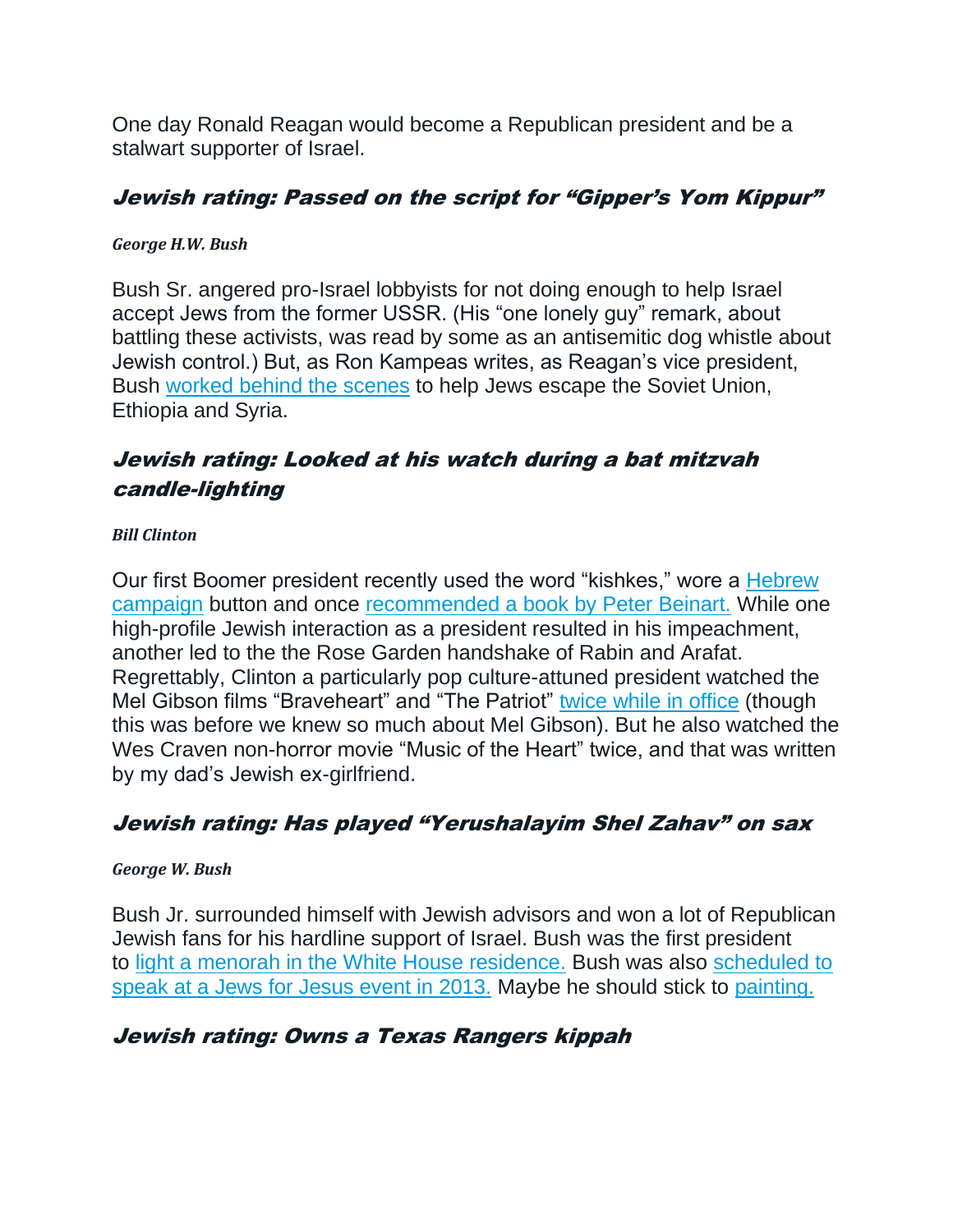#### *Barack Obama*



By Getty/Scott Olson

According to [one of his speechwriters,](https://forward.com/opinion/383829/how-obama-was-our-most-jewish-president-and-trump-our-least/) Obama didn't handle the "ch" in "chag sameach" too well. But, he still had an affinity with the Jewish people.

It's no secret that Obama had his share of disagreements with Benjamin Netanyahu, but that's a quite narrow way to view his Yiddishkeit. Obama was the first president to host a White House Seder. He spoke about [Tikkun](https://forward.com/opinion/383829/how-obama-was-our-most-jewish-president-and-trump-our-least/)  [Olam](https://forward.com/opinion/383829/how-obama-was-our-most-jewish-president-and-trump-our-least/) in his addresses to the Jewish community. He also [appears](https://www.youtube.com/watch?v=E1ZHNvb17-0) to like [deli.](https://www.youtube.com/watch?v=zHppRR-3qas) and the fiction of [Ben Lerner.](https://tscpl.bibliocommons.com/list/share/628692720/1552650659)

## Jewish rating: Has hid an afikomen

#### *Donald Trump*

First president to have a Jewish daughter. First president to suggest Neo-Nazis were "very fine people" on national television and sign the Yad Vashem guest book "so amazing and will never forget." Credit where it's due, the Abraham Accords and the move of the U.S. Embassy to Jerusalem were very big deals. Will it be what most American Jews remember him for? I doubt it.